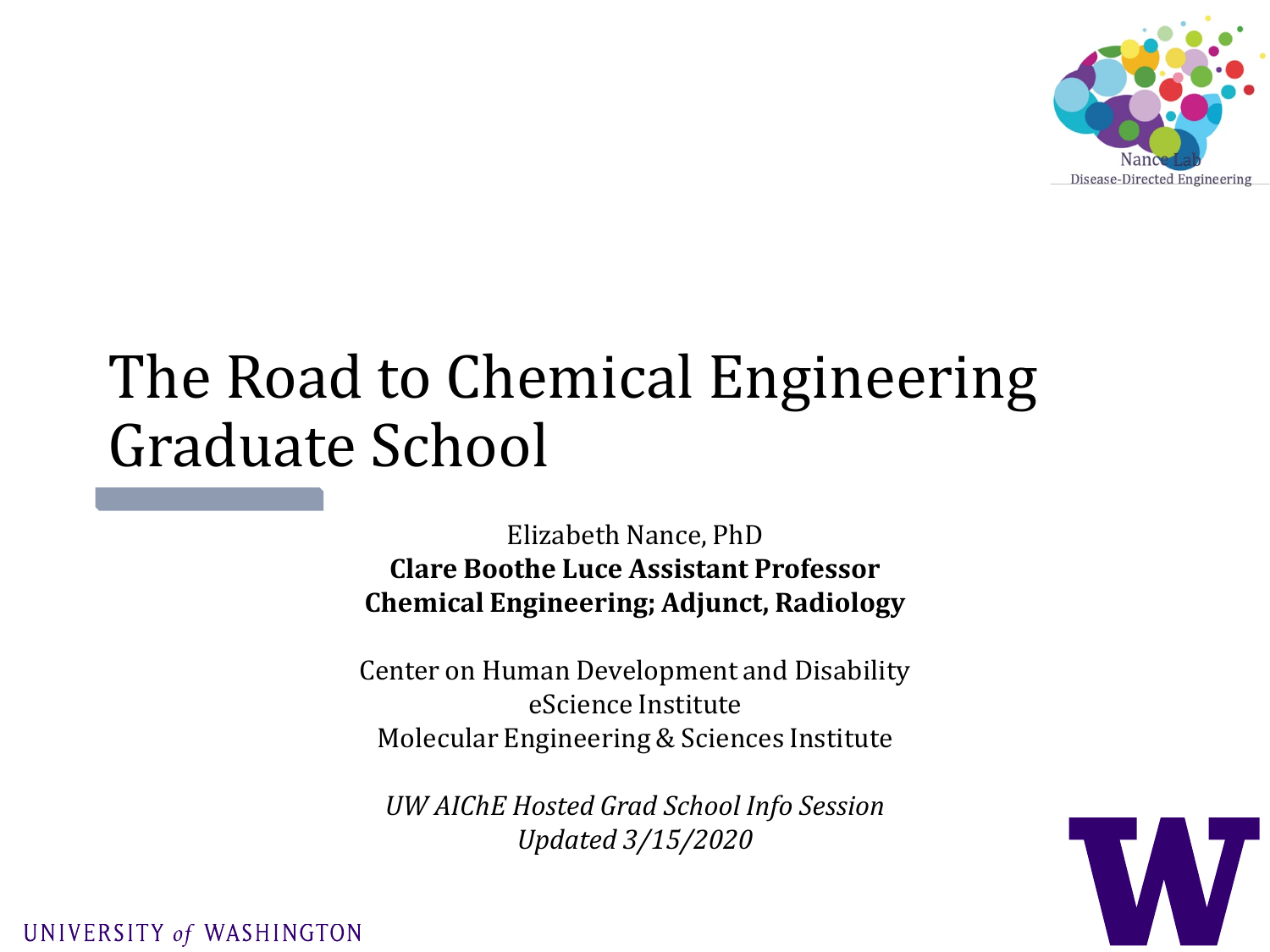### Application Timeline Overview

- Applications are due from December 1st to February, most in early January
- Check admissions requirements is the GRE still required for your intended program?
- Start your applications ASAP!
- Ask for rec letters a month in advance of deadlines

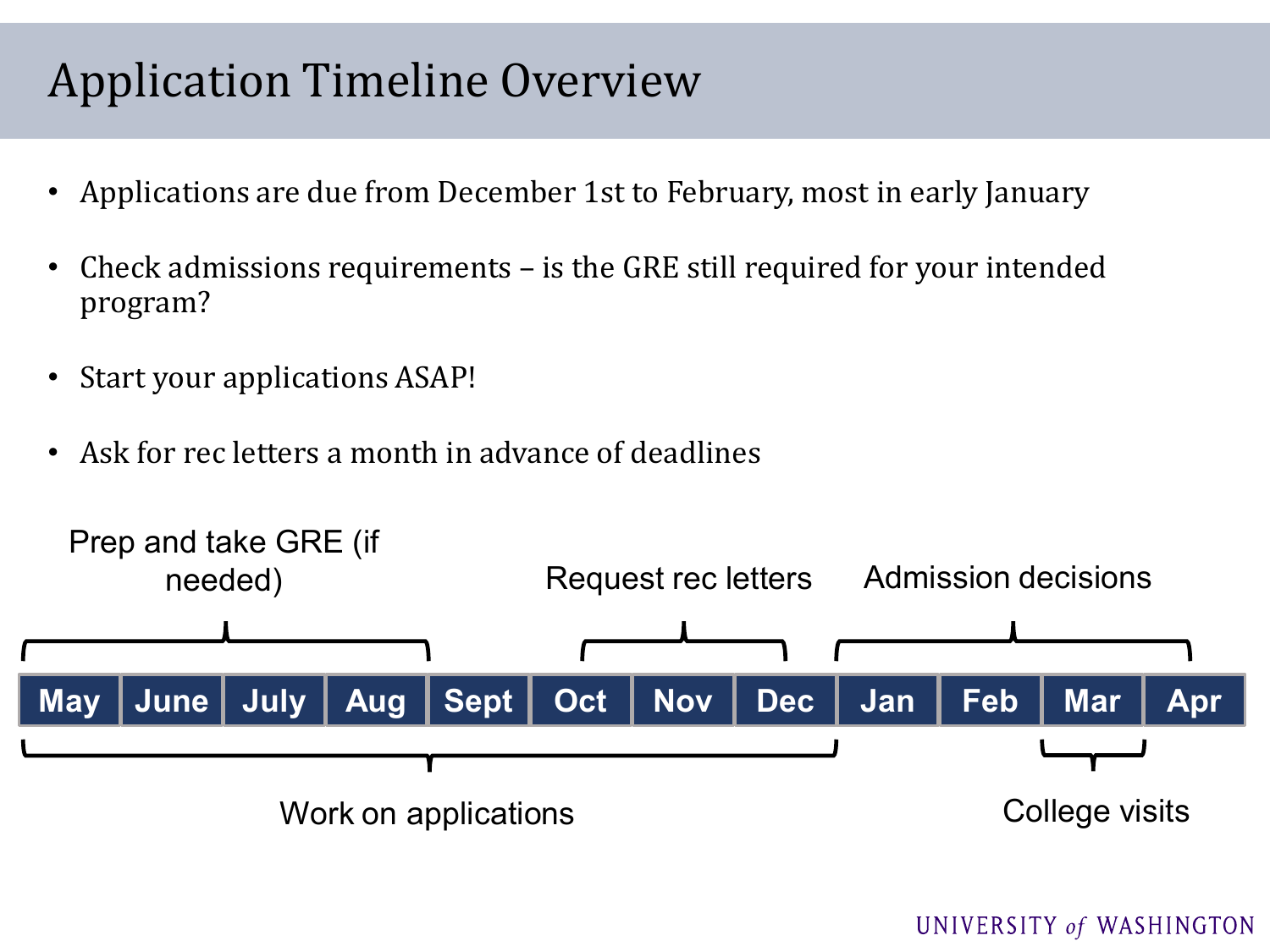# Taking the GRE

- **Many programs are no longer requiring the GRE**  UW Chemical Engineering removed the GRE from admissions requirements in 2019.
- If you do need to take the GRE because it is required for your application, here are a few tips
	- Take it by the summer before applying to grad school
	- You can take it more than once
	- \$205 to take, Fee Reduction Program for financial need
	- Free to send to 4 schools, \$27 each additional

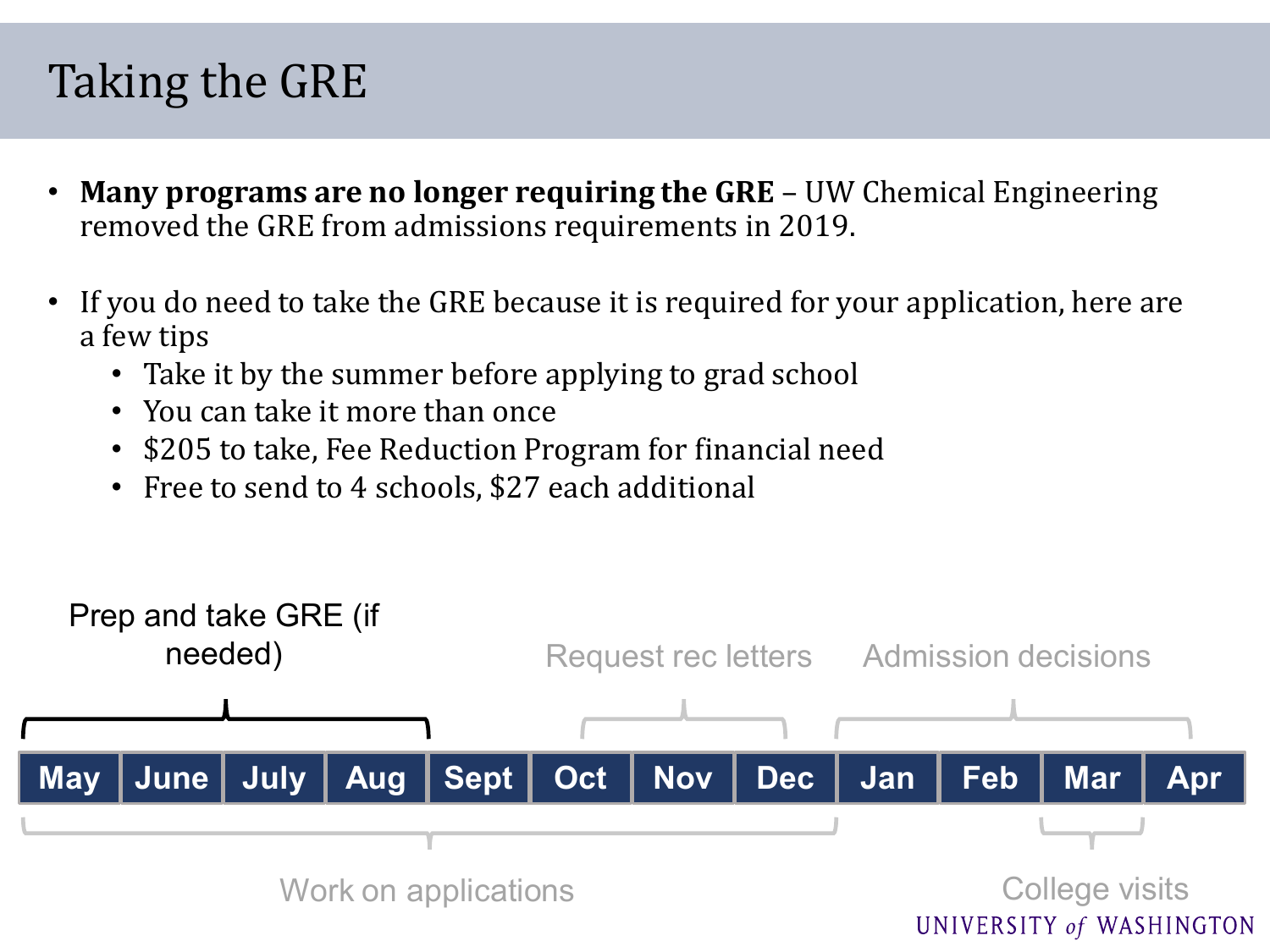#### Personal Statement

- Start your applications ASAP because personal statements aren't easy!
	- Important to think *outside* the box
	- Avoid overly cliché motivations
		- "Ever since I could breathe, I have loved math and science"
	- Keep it concise, aim for  $\sim$ 1 page
	- Get as many eyes on your personal statement for feedback as possible to get different perspectives
- Tailor a paragraph to specifically match school's resources and faculty



"I want to show my colleges I'm well-rounded, so I wrote a poem in Spanish about how chess club has made me a better quarterback."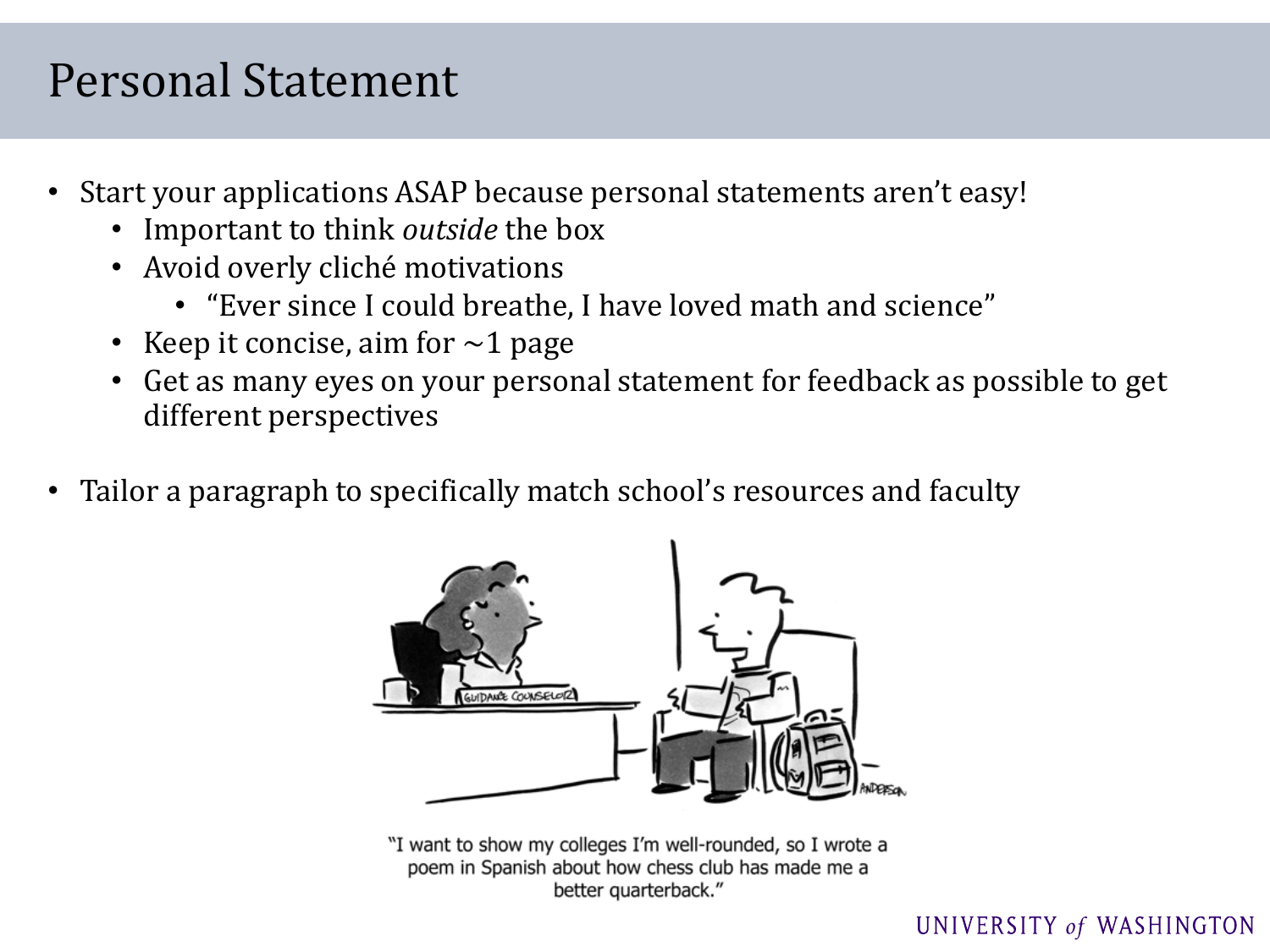I encourage students to hit upon 2 key things:

(1) why is grad school an important part of your career path? You don't need to start with "When I was 5 years old, I saw..." but you do want to motivate why a PhD is a part of your trajectory;

(2) why do you want to do a PhD at UW and more specifically why UW ChemE? This gives you a chance to highlight your understanding of the university and department (i.e. faculty you want to work for - you should identify at least 3 anywhere you are considering applying).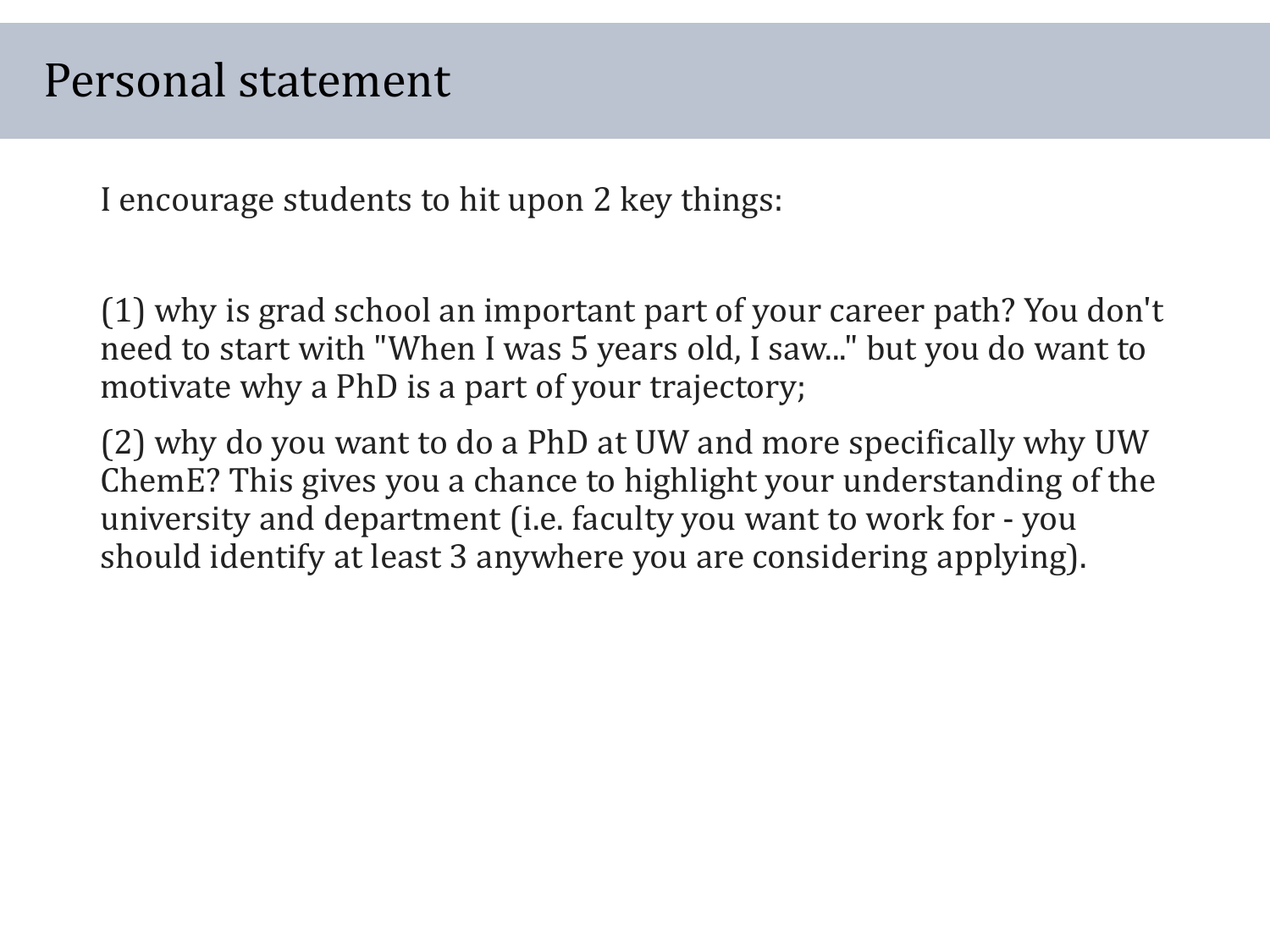# A Note on Rec Letters

- Ask for recommendation letters AT LEAST one month [before the due date](https://www.conditionforlife.com/im-too-busy-to-reach-my-goals/)
	- Professors are **BUSY**!!!

Factors to consider

- Who will write strong letters for you?
- Do your letter writers know why you are going to grad school? (share your statement of purpose)
- Can they highlight your abilities to succeed? (i.e. conduct independent research, mentor, etc)

• Consider self-writing your letter as a template



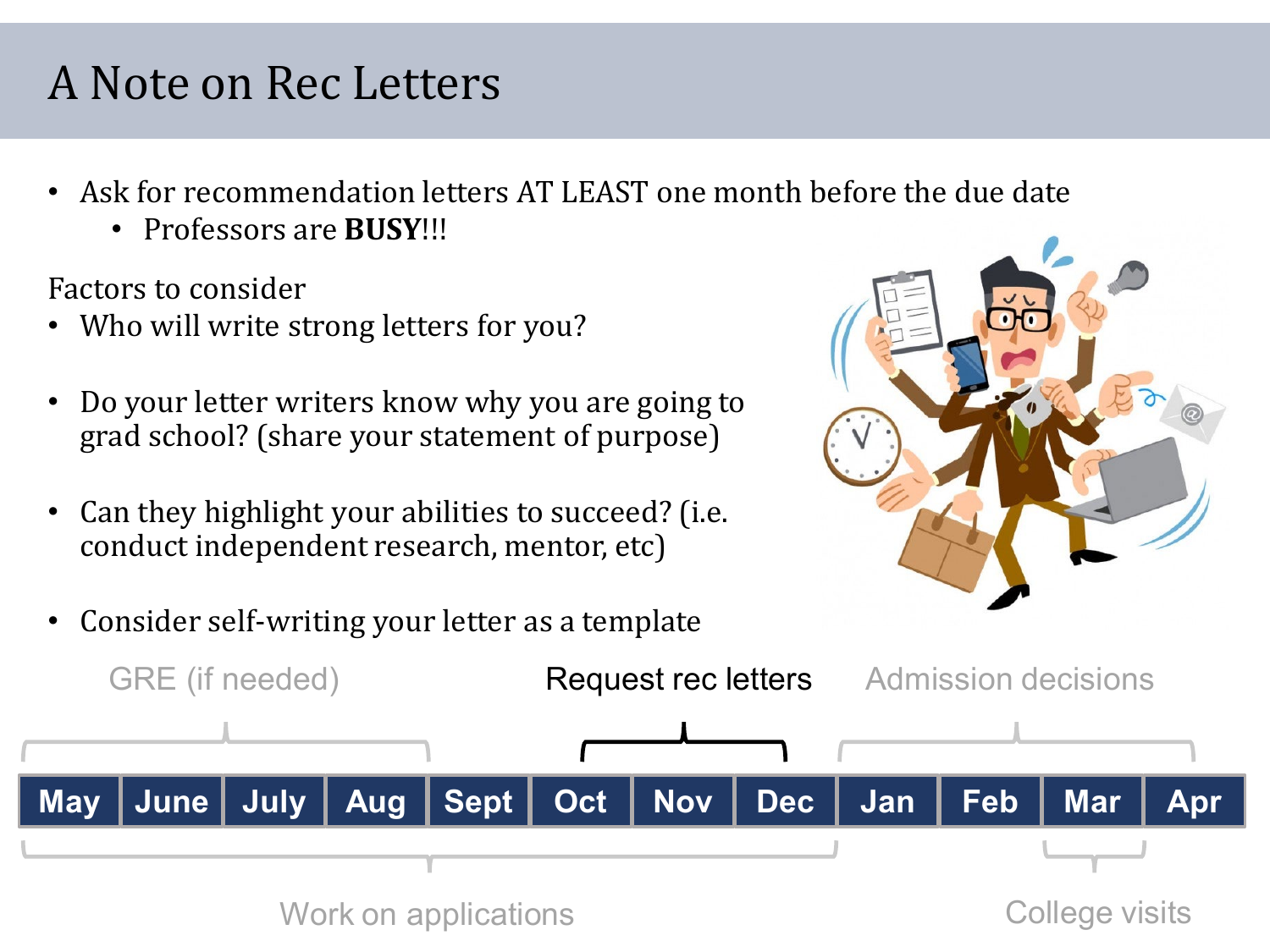### Fellowship Applications

Consider applying for one or several fellowships to increase your pay and flexibility in selecting a principal investigator and project!

- NSF GRFP (NSF Graduate Research Fellowship Program)
	- Deadline: around October 24<sup>th</sup>
- Hertz Fellowship
	- Deadline: Fall
- NDSEG (National Defense Science and Engineering Graduate Fellowship)
	- Deadline: early December
- NSTRF (NASA Space Technology Research Fellowship)
	- Deadline: around November 3rd (2016)
- Ford Fellowship
	- Deadline: December 13<sup>th</sup> (2018)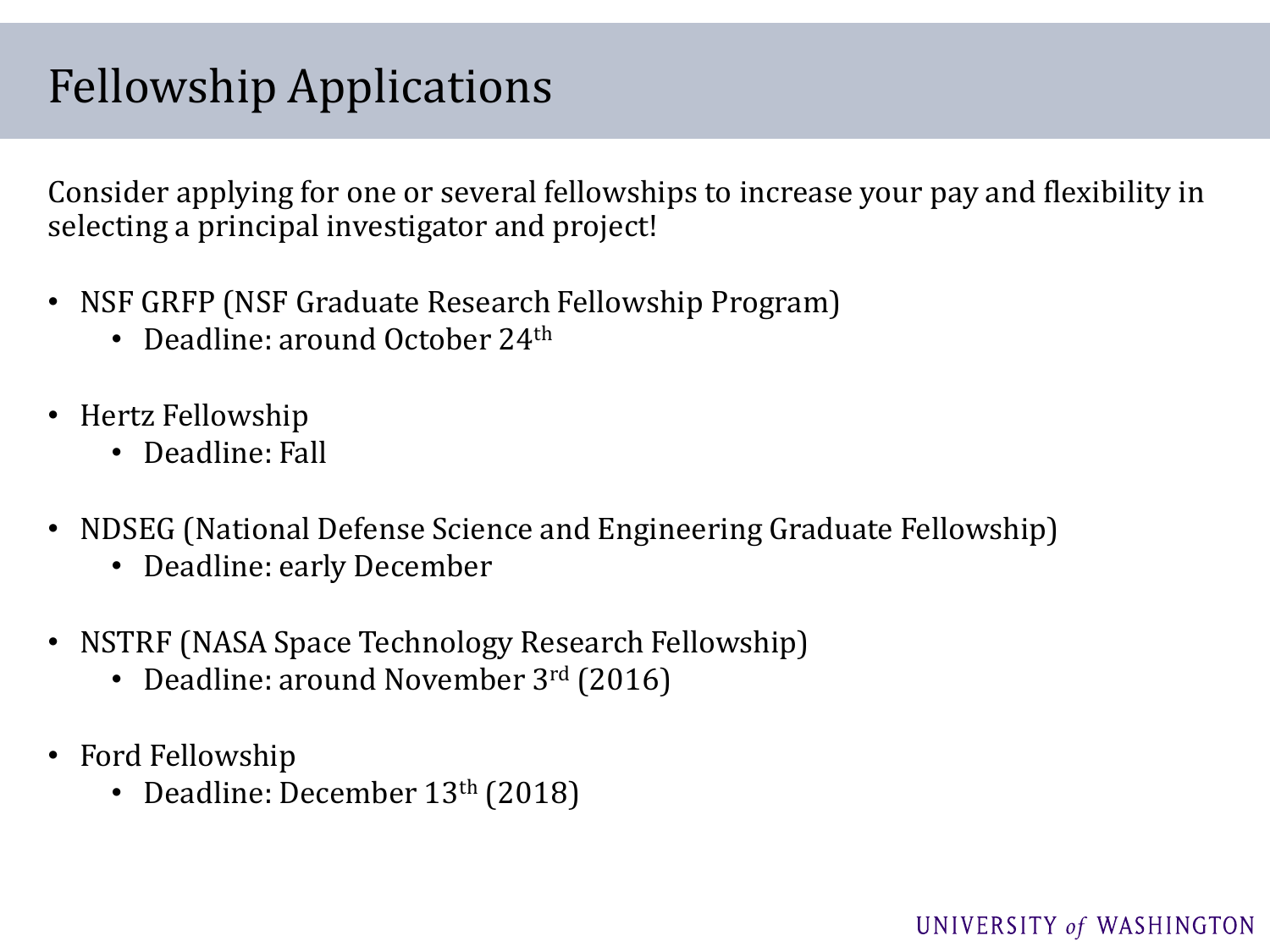# Consider beyond Chemical Engineering

We all know chemical engineering is the **best** major, but you might want to consider other related or tangential fields

- Bioengineering
- Materials Science
- Molecular Engineering and Sciences
- Nanoengineering
- Environmental or Bioresource engineering

Questions to consider when applying to non ChemE programs:

- Can you be clear on why this program is the best fit for you?
- If you are lacking some of the core coursework foundational to the field, can you identify ways to cover the material?
- What are your transferable skills from one field to the next?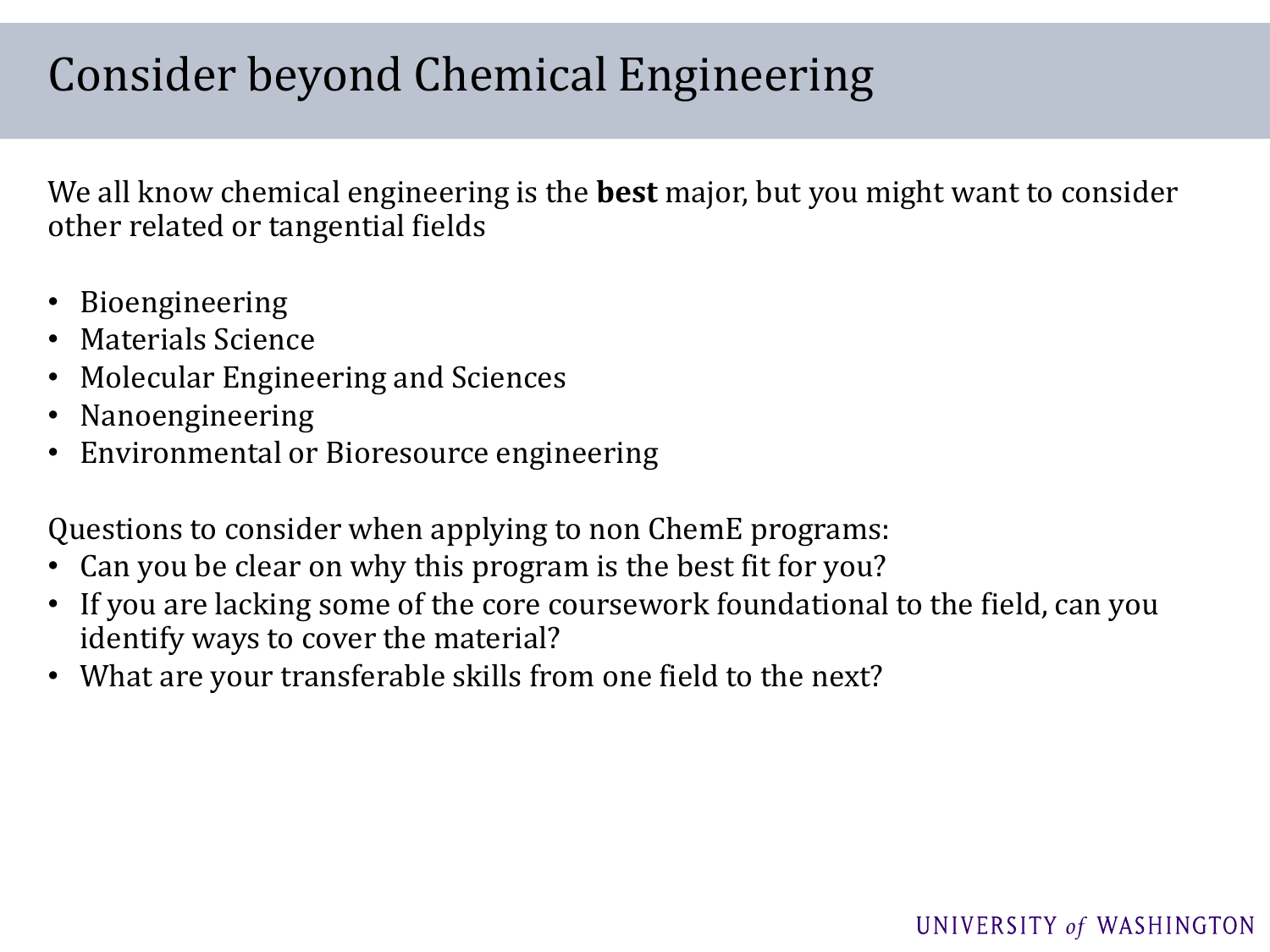# Which schools should you apply to?

- Apply to a lot of schools (>5) choose one or two "safety" schools
- **Focus** on your research interests
	- You can have perfect grades but you might get rejected if you are asking to do research in an area that doesn't exist in the department
	- Your past research does not need to influence or relate to your future research
- \*Consider\* the ranking of the department, but remember that rankings are based on votes made by department chairs
	- US News & World Report is the most common place to find the ranking list
- Think geographically there are good ChemE schools all over the country
	- Why not take the chance to live somewhere new?
- The 1st round of admissions will typically be offered the opportunity to visit, typically in February and March (for free!) for 1-2 days for a recruiting (indoctrination) trip. Go on several trips if possible!

To note:

• College applications range from \$0 to \$75-\$100 per school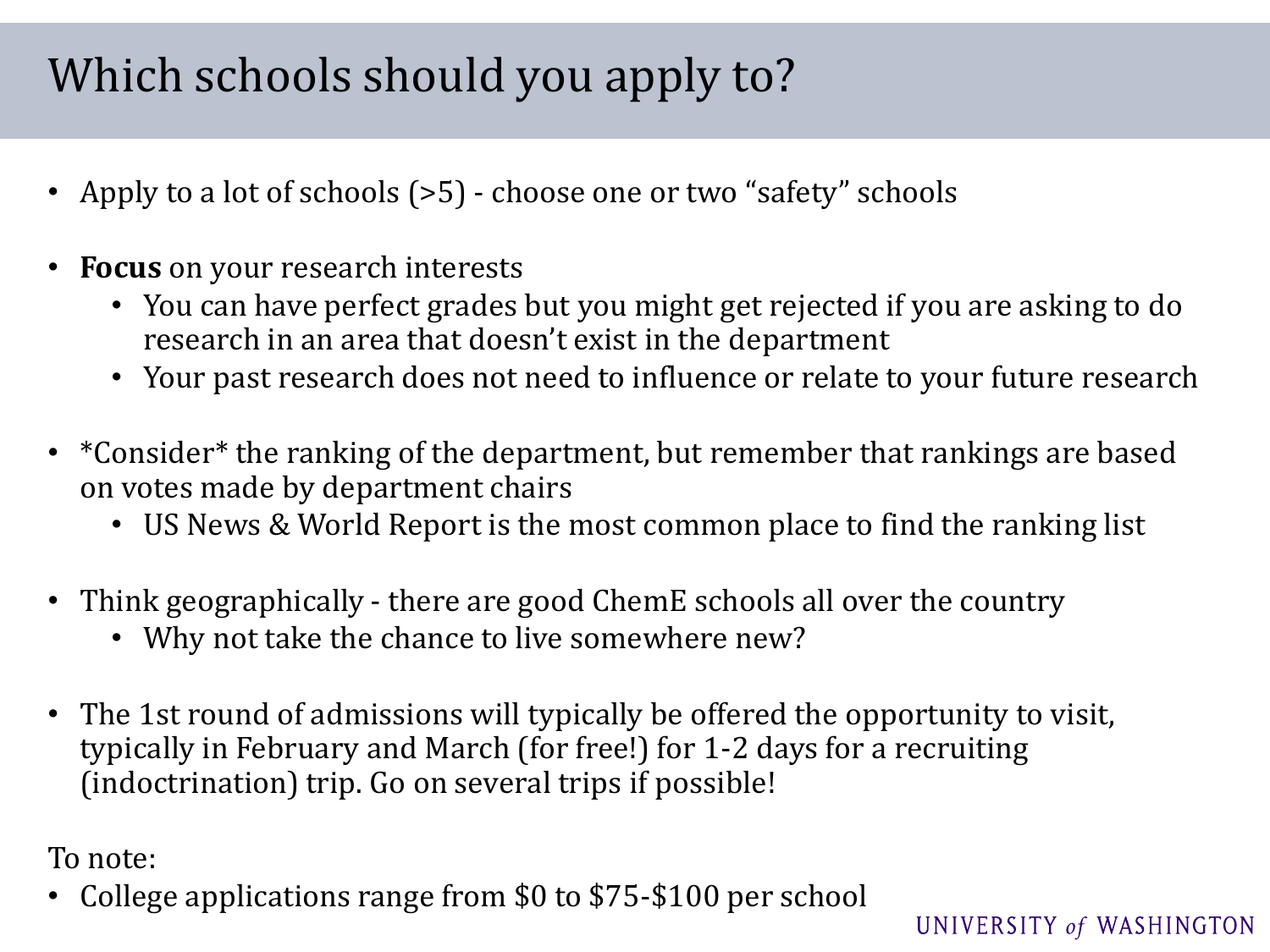# How to choose which school?

What to look for and potential questions to ask on the recruiting trip (\*not a comprehensive list, not in any order of presumed priority, and other factors not captured here might matter to you!):

- What is the life like of the graduate students? Where do they live and how much rent do they pay? Are they happy? What do they do outside of lab? Ask away!
- How does the stipend compare to the cost of living?
- What does the health insurance cover?
- Can you identify at least 3 professors that you would be happy working with?
- Can you live there for  $\sim$  5 years?
- What qualifying/prelim exams are required?
- What is the teaching duty like (e.g. TA requirements)?
- What is the average time to graduation?
- What is the department culture? Are graduate students and their voices valued?
- What resources and support are available to students? For mental health? For mentoring? For research? For diversity, equity, inclusion? For funding?
- What's the publication rate for students in different labs?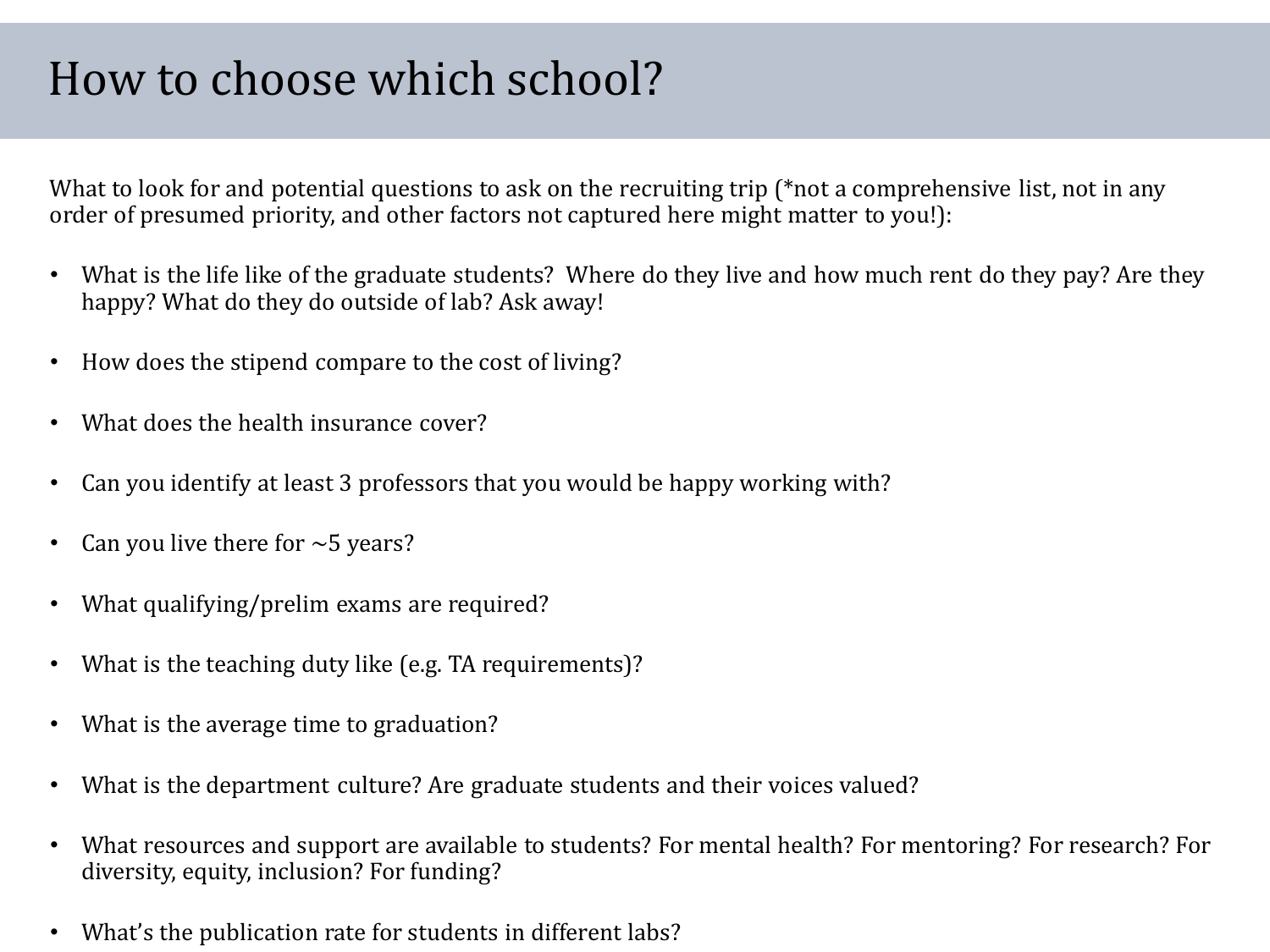### And then you wait…

- Deadline to accept admission: April 15
- Most decisions come back February and March
	- Decisions MAY come back anywhere from a few days after submission to early April



FAQ: Should you contact professors before you've been admitted? No. Until you are accepted into a program, there's not much we can comment on or commit to.